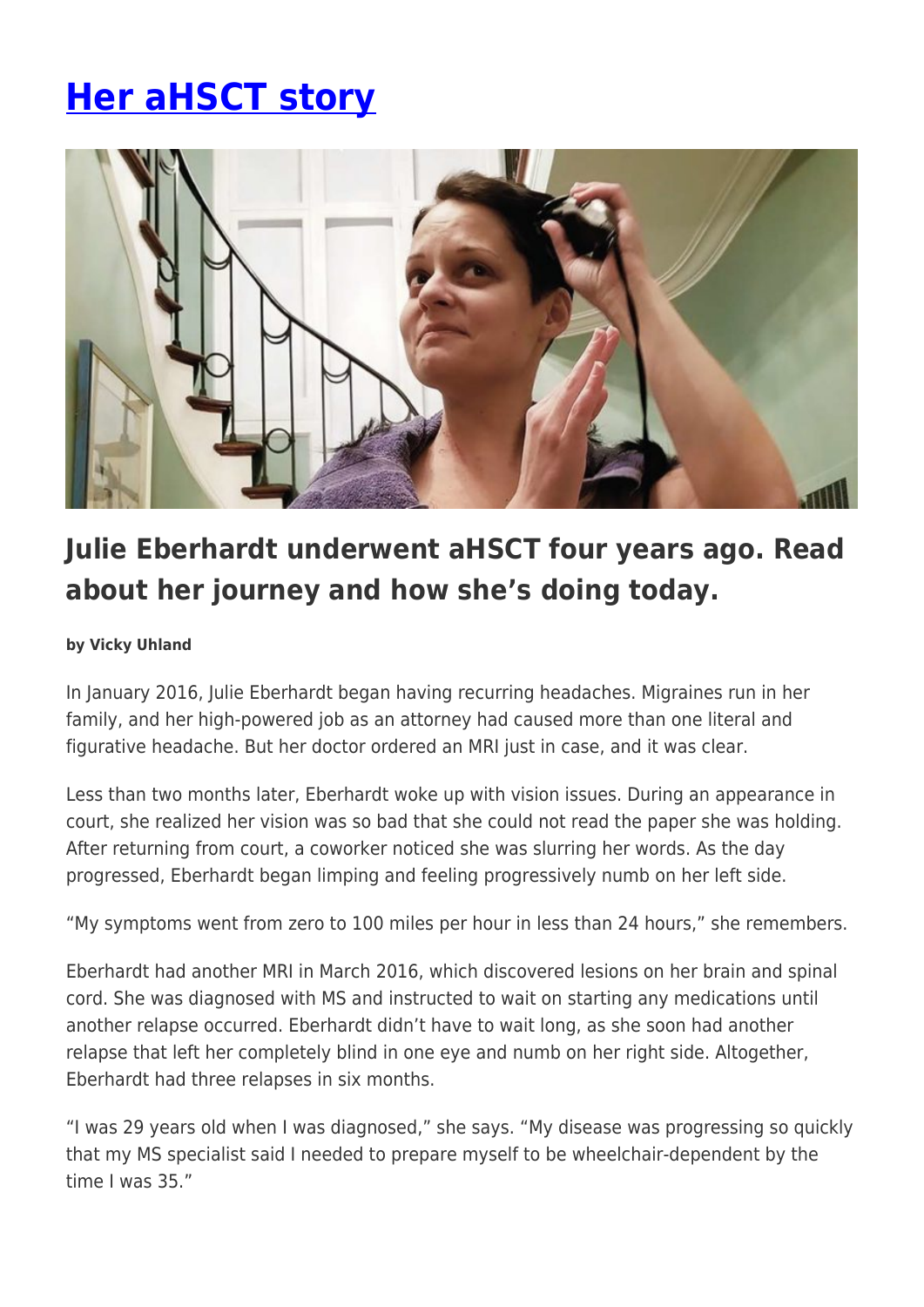About seven months after her diagnosis, Eberhardt began taking Tysabri, but she was advised by her doctor that, due to concerns regarding the drug's side effects, she could only take the drug for a maximum of two years. This prompted her to join MS groups online and begin researching other treatments. A member of one of her groups posted about a new aHSCT trial conducted by Richard Burt, MD, at Northwestern Memorial Hospital.



**Julie Eberhardt refers to the end of her aHSCT journey as her new birthday.**

Burt has performed the procedure detailed in actress Selma Blair's documentary. His previous study of 110 people with MS, which was published in 2019 in the Journal of the American Medical Association, found that 79% of the study participants who had aHSCT had no evidence of disease activity after five years, compared with only 3% of the participants who took high-efficacy disease-modifying therapies (DMTs).

Eberhardt had never heard of aHSCT. None of her doctors or even her MS specialist had mentioned it. She did some quick research and called the intake number for the Northwestern study. She was told she didn't qualify, but Burt gave her a call anyway.

"He said, 'I can tell you right now that you're one relapse away from being in a chair, so I will treat you off-study,' " Eberhardt says.

But that meant she had to find a way to pay for the procedure. Burt warned her he'd never had an off-trial aHSCT approved by Eberhardt's insurer, Blue Cross and Blue Shield of Illinois. His team sent the insurance company a packet with information about his study, and Eberhardt included a personal letter.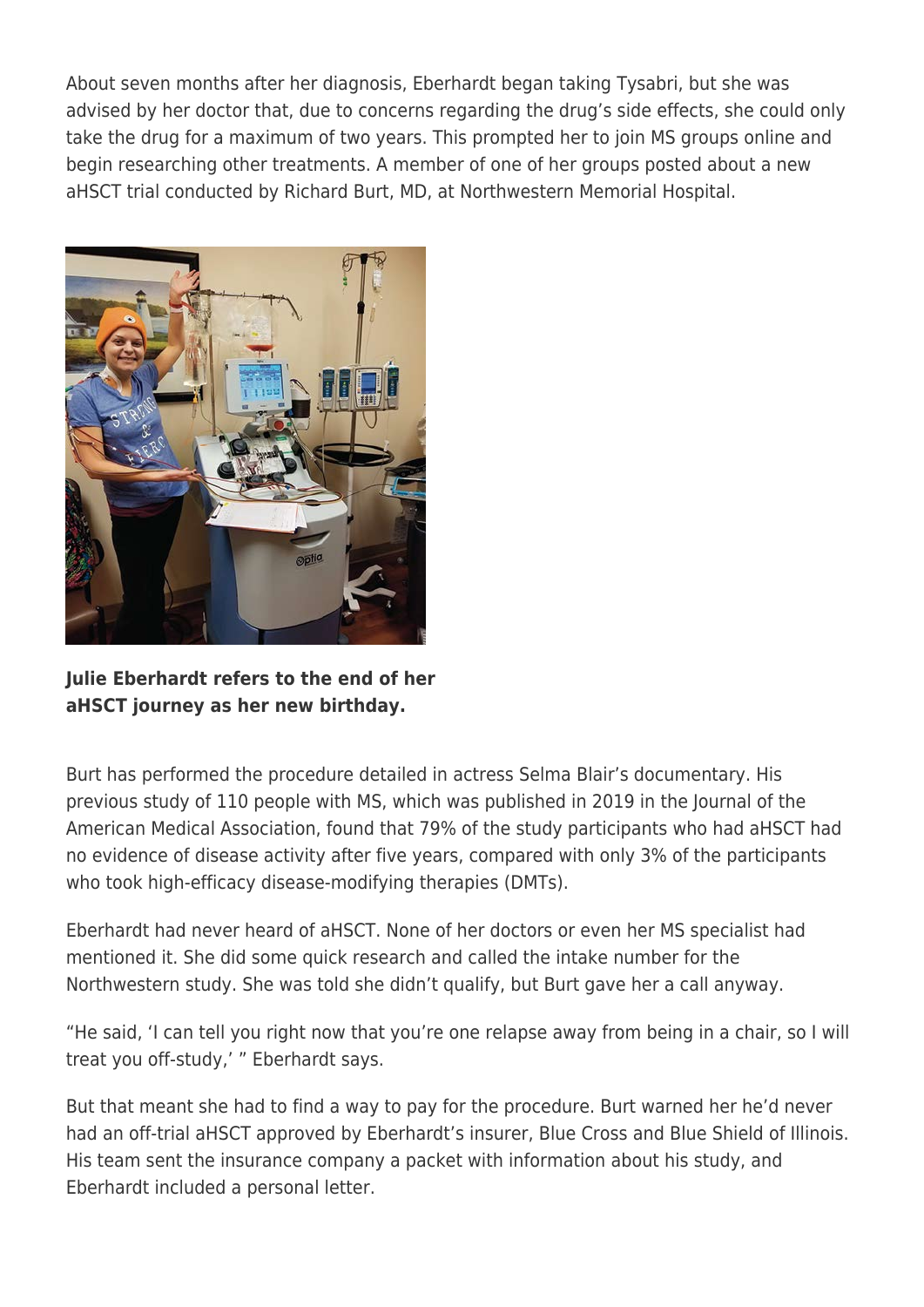"I gave them the financial breakdown of a 'healthy year,' when my only expense was Tysabri and the required testing that came along with it. That was about \$150,000 a year. When you take that into account, I told them aHSCT could pay for itself in less than a year and a half," she says.

A few months later, Eberhardt got her insurance approval, and in January 2018, she underwent "every test under the sun to make sure my body was good to go" for aHSCT. Because she was also undergoing chemotherapy as part of the procedure, she had her eggs harvested — at an out-of-pocket cost of \$30,000.

Eberhardt then began the "mobilization" phase of aHSCT, which began with an overnight inpatient stay at Northwestern Memorial Hospital to receive her first dose of chemotherapy. Eberhardt was discharged the next day and sent home to inject herself with a drug called Neupogen for five days to stimulate stem cell growth.

Eberhardt then went through an eight-hour process similar to dialysis to harvest her stem cells. About 10 days later, she checked into Northwestern and underwent more chemotherapy to destroy her remaining stem cells. The chemo was so strong that her hair fell out.

On Feb. 19, 2018, Eberhardt's harvested stem cells were infused back into her body.

"It only took about 20 minutes, but it was so emotional," she says. "I was crying, saying this is me, my own cells, fixing myself. I like to call it my new birthday."

Eberhardt remained in the hospital until her immune system rebuilt itself enough that she could go home, which ended up being nine days. During that time, she got more Neupogen shots to help her immune system rebuild itself faster by creating even more stem cells — and a bunch of painkillers.

Eberhardt's doctors cautioned that her immune system was similar to that of a newborn.

"For the first three months I was home, I acted like a brand-new baby, being very careful in public settings." She had weekly bloodwork for the first eight weeks post-procedure, then every two weeks for the next two months. She also took an antiviral, an antibiotic and a drug to prevent pneumonia for six months.

Eberhardt felt the effects of the aHSCT almost immediately. Her vision went back to 20-20. Her numbness disappeared, and her fatigue levels became normal enough that she could once again work full time. Four years post-procedure, her MRIs show no disease progression, and some lesions have shrunk or disappeared.

Eberhardt doesn't view aHSCT as a cure for MS because she knows her symptoms could return. Instead, she thinks of it more as a remission.